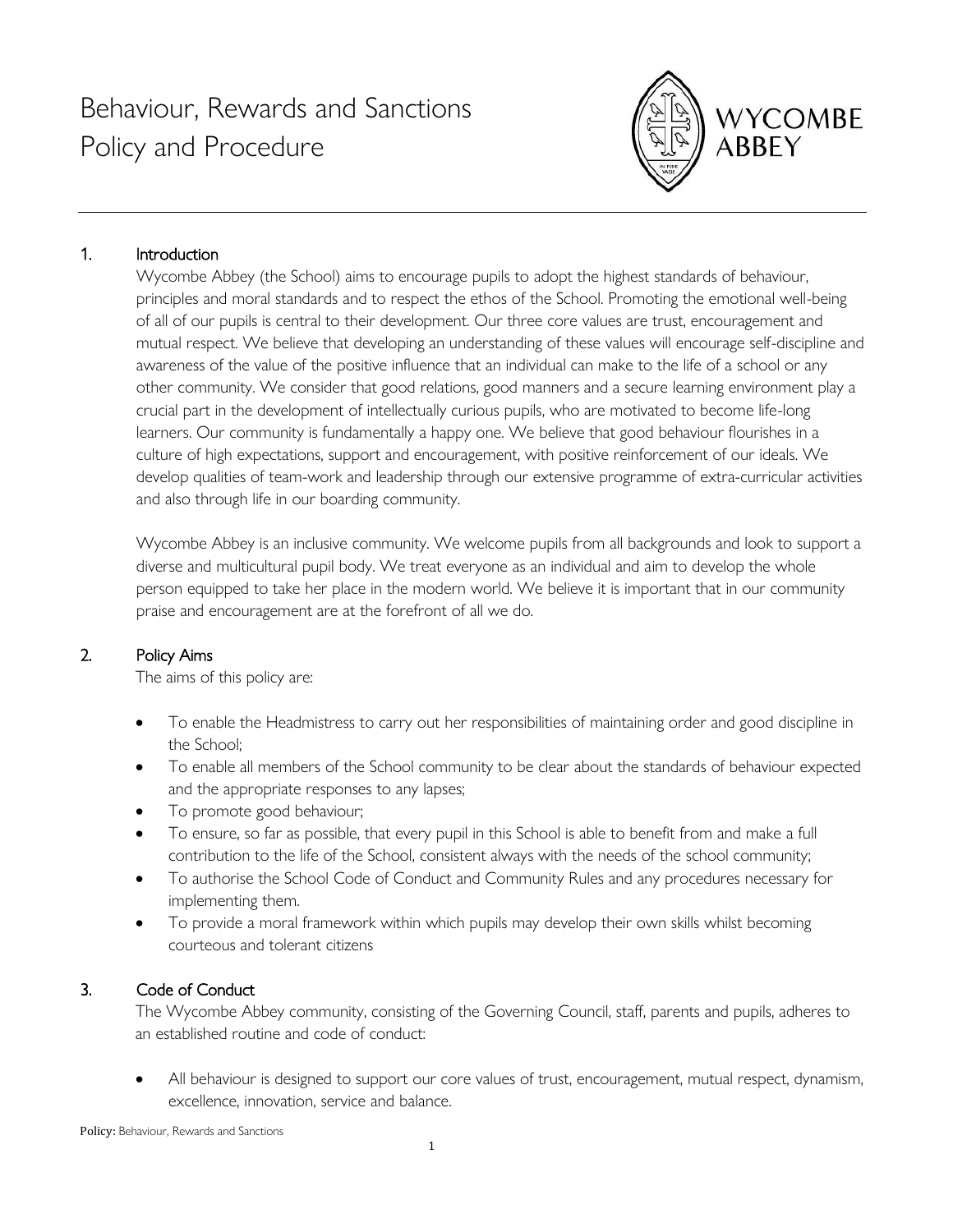- We expect pupils to treat staff and each other with consideration and good manners and to respond positively to the opportunities and challenges of school life. They should follow the School's Community Rules – both in letter and spirit - and other regulations, including but not limited to those set out for standards of dress, the ICT responsible users' policy, the anti-bullying strategy. Pupils should understand what is expected of them and why sanctions may be imposed for inconsiderate behaviour.
- Everyone has a right to feel secure and to be treated with respect at Wycombe Abbey, particularly the vulnerable. Harassment and bullying will not be tolerated. Our Anti-bullying strategy is available on our School website and our approach to bullying is set out for pupils on the school intranet and in the boarding houses. The School is strongly committed to promoting equal opportunities for all, regardless of race, religion, gender (identity), sexual orientation, physical disability or learning difficulty.
- We take our duties under the Equality Act 2010 seriously and make appropriate reasonable adjustments for pupils with special educational needs/disabilities. (this is further detailed in our Equal Opportunities Policy available on our school website).
- We expect pupils to be keen to learn and to participate in School activities and to ensure they are not a barrier to others learning and participation in school life.
- Pupils, Parents and Staff are asked to adhere to the Attendance Registration and School Roll Policy available on request.
- All members of the community should respect the buildings, equipment, furniture and the environment in which the School is set. We expect pupils to behave at all times in a manner that reflects the best interests of the whole community.

# 4. Community Rules

Wycombe Abbey aims to help every pupil to learn to take responsibility for their own actions and to recognise the importance of certain rules designed to protect both the individual and the community. The Community Rules are founded on the principles of consideration for the health and safety and emotional and physical wellbeing of everyone.

The [Community Rules](https://wasintranet.wycombeabbey.com/Resources/Staff%20%5BF73%5D/Policies%20and%20Procedures%20%5BFlda%5D/Handbooks%20File%20List/Principles%20of%20Boarding%20and%20Community%20Rules.pdf) apply to all age groups and at all times when the pupil is:

- at School;
- representing the School or wearing School uniform;
- travelling to and from School;
- associated with the School at any time.

The Community Rules are set out in each boarding house and on the intranet for both pupils and parents. A summary of the primary principles are also available in houses and in the School diary.

Pupils are expected to know and understand these rules and to read them through with their parents and Housemistress. The Community Rules will be amended from time to time and reinforced at assemblies and on other appropriate occasion, and will be applied in both spirit and letter.

#### 5. Rewarding Good Behaviour

Our aim is to promote good behaviour as well as to celebrate pupil's successes and both the School's Community Rules and our code of conduct are designed to encourage positive behaviour and self-discipline. All staff celebrate pupil's successes, promote high standards of effort and behaviour and encourage pupil progress using both written and verbal praise whenever possible.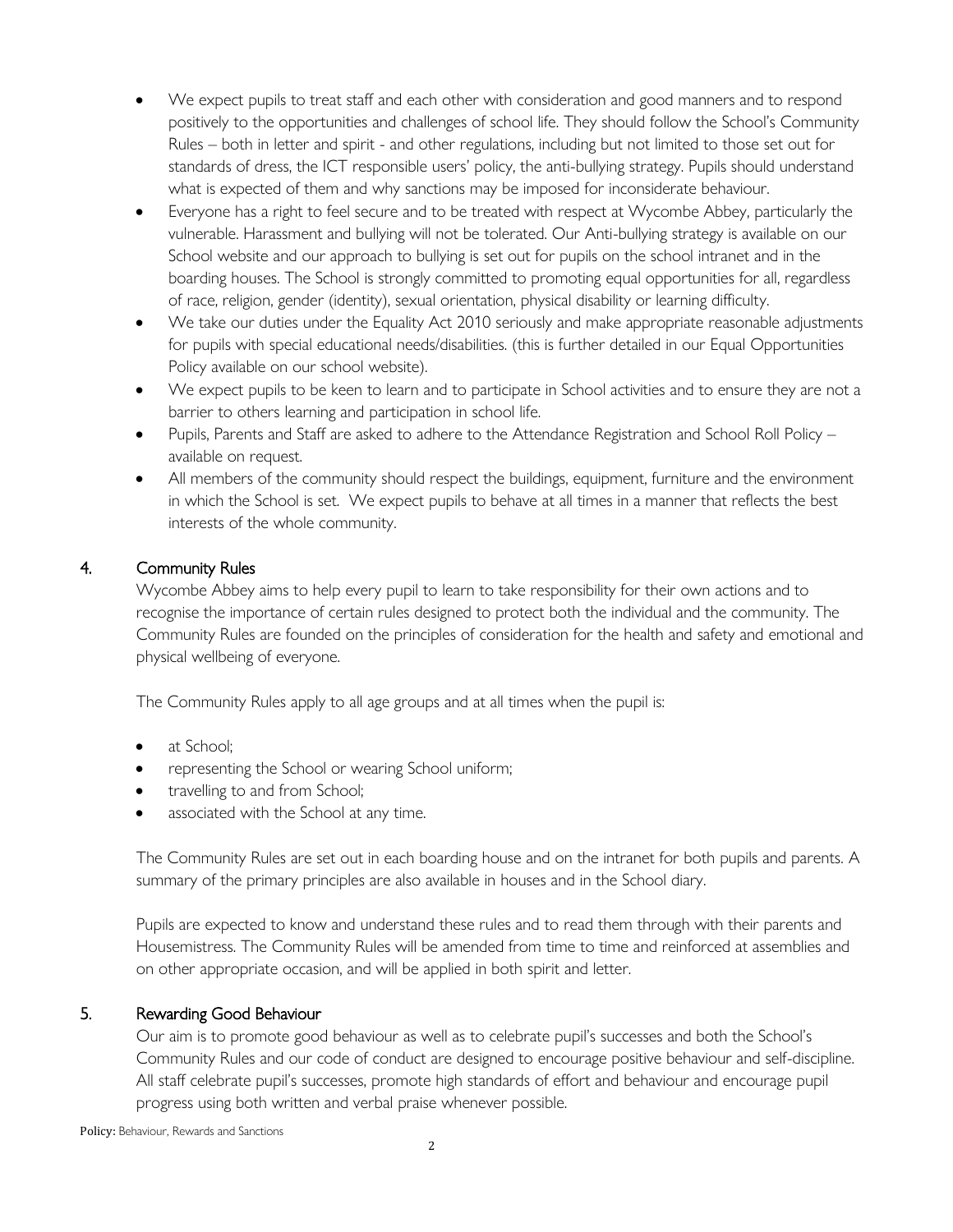Departmental reward systems, such as stickers, as well as the School's commendation and progress slip systems encourage effort and endeavour as well as recognising excellent achievement. This system extends to extra-curricular and House activities where social skills in particular are rewarded. Alongside providing feedback on pupil's academic progress school reports aim to constructively convey all of a pupil's achievements to their parent(s).

The Gazette displays many achievements publicly and many other achievements are recognised publicly via the Headmistress's announcements in the weekly School meetings. Major successes are also announced to the whole School at the End of Term "Mark Readings", First Morning School Meetings and Leavers' Ceremonies where School prizes and certificates are awarded in recognition of achievement, effort or significant improvement or contribution in academic subjects, sport, art, music, drama or service to the School, as well as awards and certificates from external agencies.

Achievements, both large and small, are celebrated on a smaller scale in the House, through pupils bringing commendations to their Housemistress and public celebration in the twice-weekly House Orders.

## 6. Teaching and Learning

Wycombe Abbey aims to raise and support the aspirations of all its pupils and to help them to appreciate that there are no barriers to their potential achievements both inside and outside the classroom. Pupils are encouraged to take responsibility for their own learning and are encouraged to make the most of the wideranging learning opportunities made available. We celebrate success, emphasise the positive and deal with the negative in a sensitive and tactful way. Our House and teaching staff offer every child a high level of individual attention, together with consistent and helpful advice that is supported by Pupil's individual tutor and through the house system. In return, we expect every pupil to cooperate and to work productively.

#### 7. Involvement of Parents and Guardians

Parents and Guardians who accept a place for their child at Wycombe Abbey undertake to uphold the School's policies and regulations, including this Policy, when they sign the Acceptance Form and agree to the School's Terms and Conditions as part of the Parent Contract. Parents and Guardians are expected to support the School's values in matters such as attendance and punctuality, behaviour, uniform/dress and appearance, standards of academic work, extra-curricular activities, prep/private study and community living.

We are always happy to consider suggestions from parents and hope that they find the School responsive and open-minded.

In the event of any inappropriate behaviour the School will liaise closely with Parents and Guardians and, if relevant, other support agencies.

#### 8. Involvement of Pupils

Our experience shows that the ethos of and respect for the School is enhanced by listening to our pupils and by encouraging constructive suggestions from them; in House, Wellbeing lessons, Tutor Periods, Whole School Consultation and via the Head Girl Team and Prefects, who meet individual members of ELT several times a week or School Council, which meets termly. Pupils may also provide comment, suggestions and feedback on school life via the listening@Wycombeabbey page on the MyWycombe site. Where possible the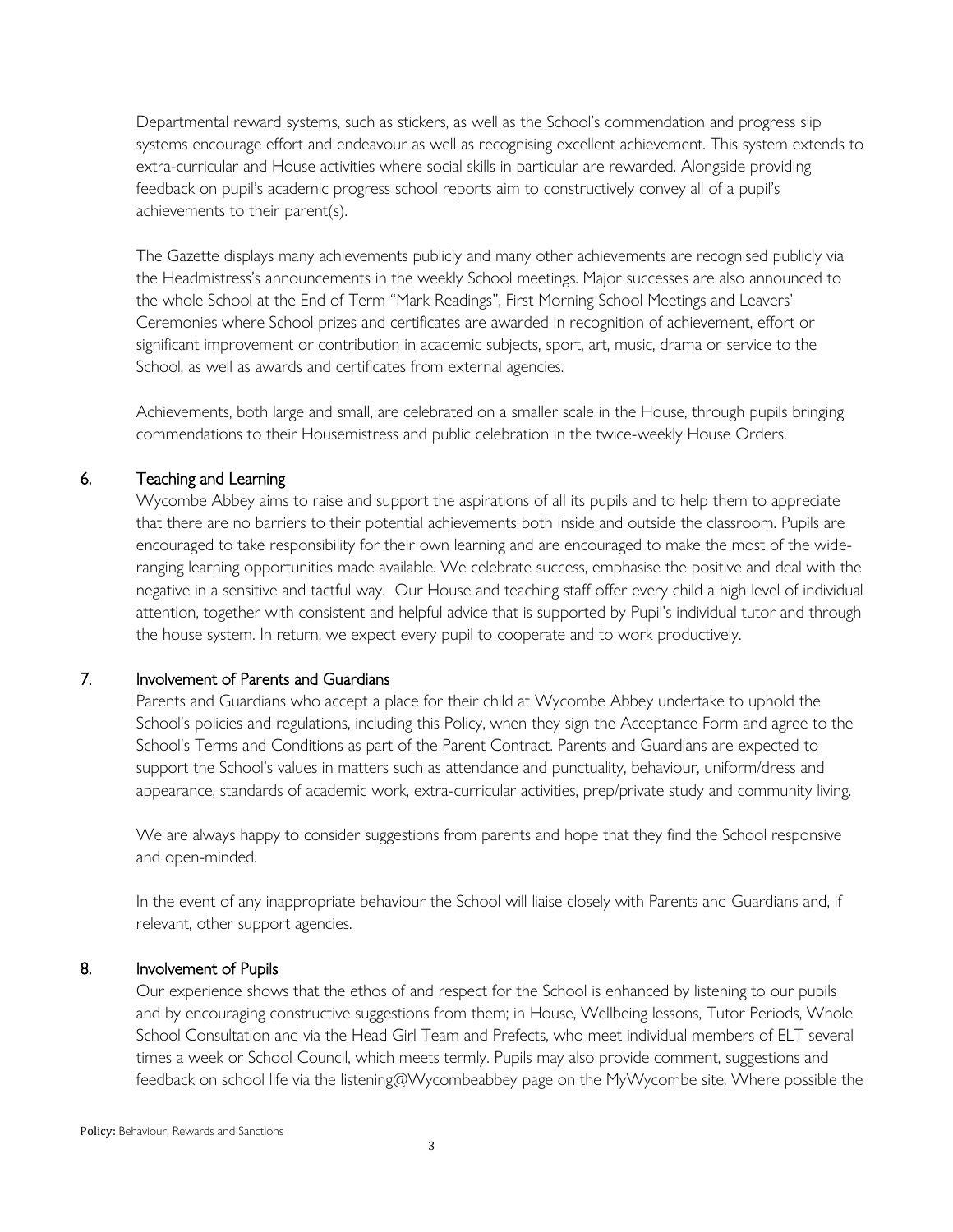Headmistress finds a mechanism, often via Big School Assemblies, the prefect team and Head Girl or in House Order to feed back to the School.

#### 9. Unexplained Absences

We will always contact the parent and/or guardian on the first day of an unexplained absence in order to ensure that their child is safe. Please note that it is the Governing Council's policy usually not to allow absences for events such as a holiday to be taken during term and that, if it is necessary, permission must be sought from the Headmistress for each specific absence.

## 10. Breaches of School Discipline

Sanctions help us to set boundaries and to manage challenging behaviour. Parents and Guardians undertake, when signing the Parent Contract, to support the authority of the Headmistress in enforcing them in a fair manner that is designed to safeguard the welfare of the community as a whole.

The Headmistress undertakes to apply any sanctions fairly, in accordance with the procedures of natural justice, and, where appropriate, after due investigative action has taken place. Sanctions may undergo reasonable change from time to time but will not involve any form of unlawful or degrading activity.

Examples of sanctions include:

- withdrawal of privileges
- attendance at detention
- confiscation of property that is being used inappropriately or without consideration
- target/report cards
- reporting in at specified times
- assistance with appropriate domestic tasks
- withdrawal from a lesson, school trip or team event

Corporal punishment is illegal and is never used or threatened at our School.

The Headmistress may prescribe and authorise the use of sanctions which comply with good education practice and which promote observance of the School Code of Conduct and compliance with the Community Rules. All staff play a part in maintaining high standards by managing issues of late prep or poor behaviour in a lesson according to the School wide policy agreed by Heads of Department and summarised in the Wycombe Abbey Guide to Behavioural Sanctions. Outside of lessons, lack of co-operation, disruption of others' study or sleep or otherwise putting at risk their own or others' health and safety are likewise managed with as much consistency as possible, taking into account both the needs of the individual and those of the community.

## 10.1 Serious Misbehaviour

The School's policy on Exclusion, Removal and Review is on the School's website, and all parents and pupils should be aware of the more serious sanctions, including School/Headmistress' detentions, suspension and exclusion, that can be imposed for serious breaches of the Community Rules and Code of Conduct, including but not limited to criminal behaviour.

Examples of serious breaches of the Community Rules and Code of Conduct which may result in serious sanctions include: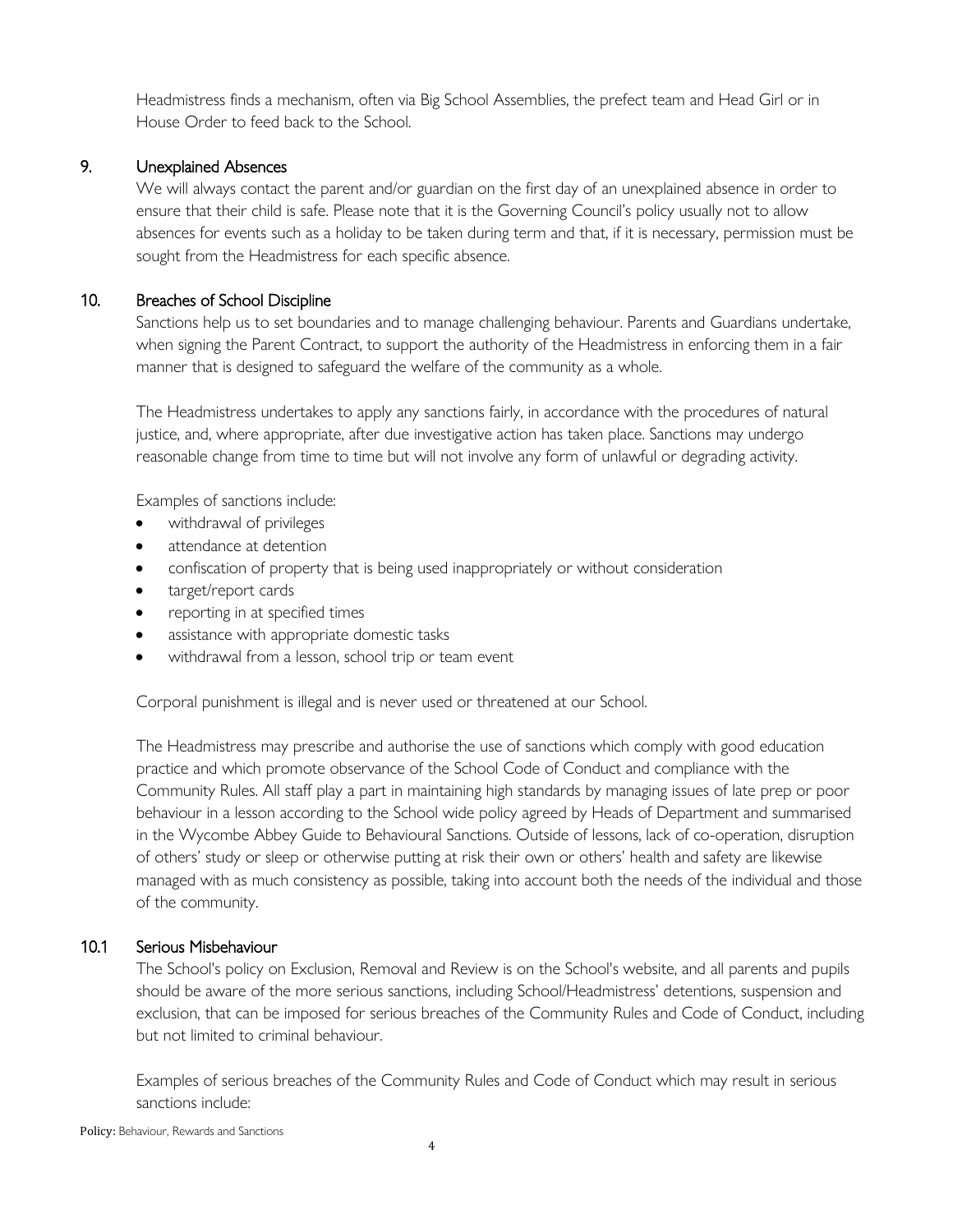- Drug abuse
- Alcohol and tobacco abuse (including Vaping)
- Theft
- Bullying including Cyberbullying, Peer on Peer abuse
- Physical assault/ threatening behaviour
- Fighting/aggression
- Being missing for a long period and putting them self at risk
- Any behaviour which endangers her own and others' health and safety
- Bringing the School into disrepute
- Sexual harassment
- Racist or sexist abuse
- Sexual misconduct
- Damage to property
- Persistent disruptive behaviour
- Seriously adversely affecting the reputation of the School and/or its community
- Plagiarism, dishonest academic practise and serious disruption to the academic business of the School
- Being complicit in any of the above

Please see also the School's Anti-Bullying Strategy for details of how bullying is prevented and how we respond to it when it does arise.

Serious sanctions may also be imposed where unsatisfactory behaviour has continued despite previous disciplinary sanctions and /or warnings.

#### 10.2 Allegations against staff

The School takes its responsibilities for safeguarding extremely seriously. All members of the School community should be aware that any allegation of improper behaviour or unprofessional conduct made against a member of staff will be treated with the utmost seriousness and will always be managed in accordance with the procedures set out in the appropriate School policies and procedures, in particular the Safeguarding and Child Protection Policy.

Should an allegation made by a pupil against a member of staff be found to be malicious, the School reserves the right to treat this action as serious misbehaviour by the pupil, and manage that misbehaviour in accordance with this policy, and the Exclusion, Removal and Review Policy, as appropriate. Pupils should be aware that malicious allegations of abuse against staff (or indeed other pupils) may result in the suspension or permanent exclusion of the accuser, from the School, and that incidents may also be referred to the Police, where appropriate to do so.

#### 10.3 Behaviour Related to a Disability

The School will make reasonable adjustments for managing behaviour which is related to a pupil's disability and will also consider whether any disruptive behaviour might be the result of unmet educational needs, or any other needs, and will discuss concerns with the pupil's parents accordingly. Where exclusion needs to be considered, the School will ensure that a disabled pupil is able to present their case fully where their disability might hinder this.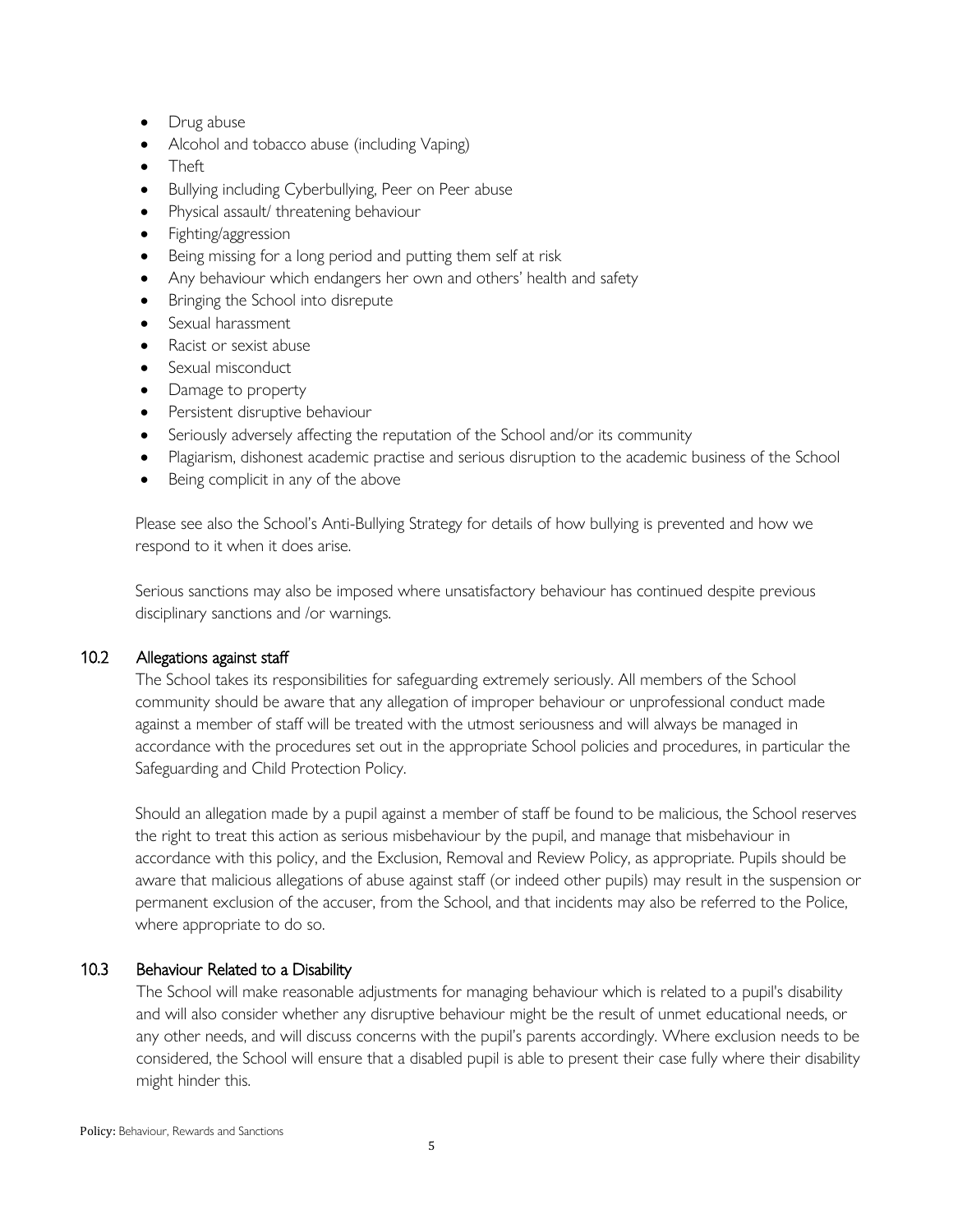### 10.4 Contextual Safeguarding

The School will always consider the context and motive of a pupil's misbehaviour and consider whether it raises any concerns for the welfare of the pupil. Any member of staff who reasonably suspects that a pupil maybe suffering, or is likely to suffer significant harm, they must follow the procedures set out in the Safeguarding and Child Protection Policy and discuss with the Designated Safeguarding Lead (DSL).

## 10.5 Misbehaviour outside of School

The School will apply the provisions of this policy to misbehaviour that occurs whilst pupils are outside of the School whether:

- taking part in an activity organised by the School,
- travelling to and from School,
- during periods of remote teaching and learning,
- wearing the School uniform
- or in some other way identifiable as a pupil at our School.

## 11. When Sanctions will be Applied

The School aims that disciplinary measures are seen by everyone as a deterrent and above all that any sanctions are applied fairly, consistently and are appropriate to the seriousness of the offence. Therefore, there is a clear scale of sanctions and a staged process of progressing through them.

The Wycombe Abbey Guide to Behavioural Sanctions sets out the breaches of discipline which usually merit sanctions or exclusion. Pupil's permanent disciplinary record will include details of serious and high level sanctions.

#### 11.1 Definition of key sanctions

Detention: A pupil may be placed in detention by members of teaching staff. There are a number of different detentions including departmental detentions, Conduct detentions, School detentions and Headmistress' detentions. These take place in School and are supervised by staff.

Gating: A Pupil may be "gated" by their Housemistress or at the request of a member of ELT. A gated pupil is expected to remain in their house in the evening and over the weekend and sign in regularly with the member of staff on duty.

Rustication: A pupil may be released home or to an educational guardian for a specified period of time, usually a weekend, but without further disciplinary consequences. This sanction will be applied by a member of the Executive Leadership Team.

Suspension: A pupil may be placed under internal or external suspension by the Headmistress while a complaint is investigated or as a sanction in its own right. In the absence of the Headmistress a pupil may be placed under suspension by the Senior Deputy Head.

Withdrawal: For a serious breach of School discipline falling short of one for which exclusion is necessary, but such that the pupil cannot expect to remain a member of the School community, the pupil may be required to leave permanently. Subject to payment of all outstanding fees (the deposit being returned or credited to the account) the pupil will be given reasonable assistance in making a fresh start at another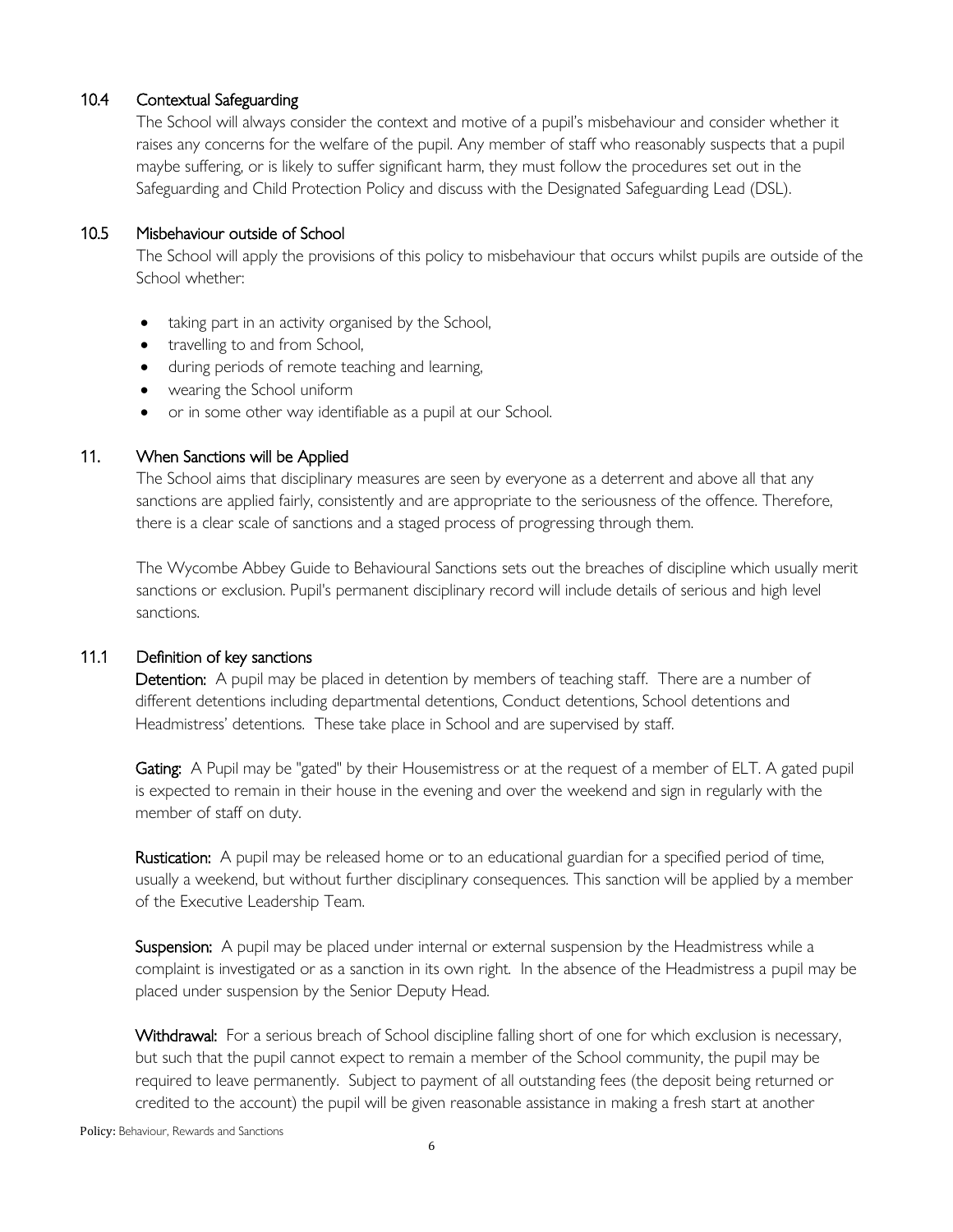school. A boarder may be required to leave boarding without necessarily being required to leave the School. This sanction will be applied by the Headmistress.

Exclusion: A pupil is liable to exclusion for a grave breach of School discipline, for example, a serious criminal offence or some wilful act calculated to cause serious damage to the School, its community or any of its members. Formal exclusion implies that the pupil's name will be expunged from the roll of the School and reference to the facts and circumstances may be made in response to every request for a reference. All outstanding fees up to and including the term of exclusion shall be payable and any deposit shall be retained by the School. This sanction will be applied by the Headmistress.

The Headmistress is required to act fairly and in accordance with the principles of natural justice. The Headmistress will make a decision on a case-by-case basis, will exclude a pupil from the School only as a last resort and will not exclude a pupil other than in grave circumstances. Please see our separate policy on Exclusion, Removal and Review – available on the School website.

#### 11.2 Records of Sanctions

Administration of major punishments (Suspensions, Required to leave boarding, Withdrawal, Exclusion) are recorded in the Suspensions and Other Major Sanctions File, with the name of the pupil concerned, the reason for the punishment, and the name of the person administering the punishment. These records are also entered onto a pupil's record. (Paper and Electronic).

A separate central record will be kept of all bullying incidents or concerns regarding bullying, in accordance with the Anti-Bullying Strategy.

It is the School's policy to keep all our pupil sanction records securely until the pupil has reached the age of 25, when they will be destroyed in line with the School's Data Retention Policy. They may be disclosed to a third party and as required by statutory regulations.

#### 12. Search

When there is reasonable suspicion that a pupil is in possession of tobacco, tobacco products and cigarette papers, fireworks, offensive weapons or images, alcohol and any controlled drug, the School reserves the right to search their property. Any item which has been, or is likely to be used to commit an offence or cause personal injury or damage to the property of any person, including the pupil themselves, will come into this category. The right to search also applies if there is reasonable suspicion that a pupil is in possession of stolen property. The extent and nature of the search should be proportionate to the value of or "risk factor" of the item sought, otherwise it may be considered unreasonable. (Further details on how a search will be conducted and obtaining pupils permission can be found on in the Search policy available on request).

## 13. Investigation

We will always investigate rumours about involvement in the use of substances, including questioning a pupil, searching their room and personal possessions, following appropriate procedures. The School reserves the right to require a pupil to undergo drugs screening if involvement with drugs is suspected. We will inform Parents and Guardians as a matter of urgency and invite them into the School to discuss the matter. The Drug and Substance Education Policy sets out the School's policy on drugs screening.

#### 14. Physical Restraint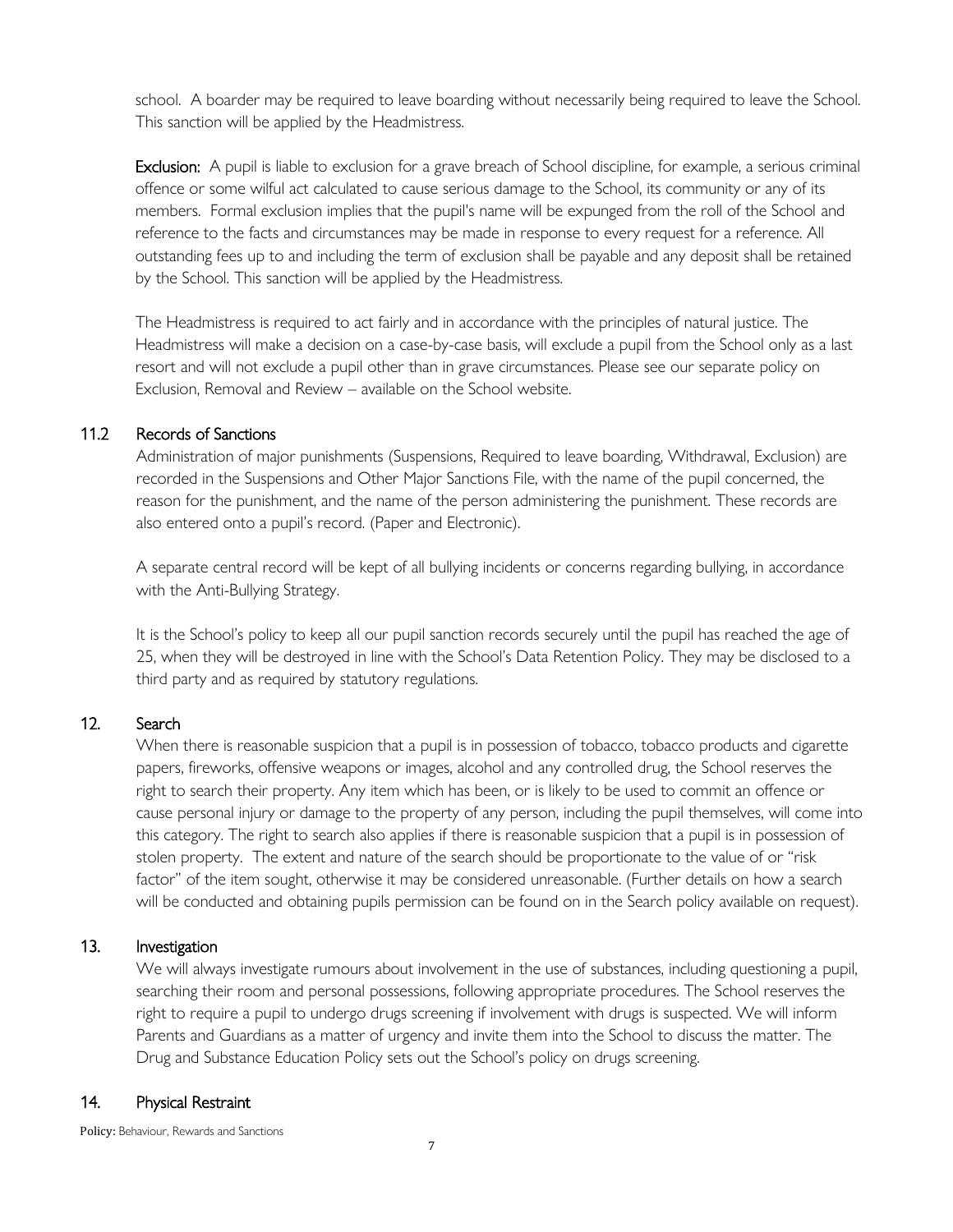Like all schools, we reserve the right for our staff to use reasonable force to control or restrain a pupil in specific circumstances. The Education and Inspections Act 2006 enables school staff to use such force as is reasonable in the circumstances to prevent a pupil from doing or continuing to do any of the following:

- Committing any offence (or, for a pupil under the age of criminal responsibility, what would be an offence for an older pupil)
- Causing risk of personal injury to any person (including the pupil themselves)
- Causing risk of damage to the property of any person (including the pupil themselves)
- Prejudicing the maintenance of good order and discipline at the School, or among any pupils receiving education at the school, whether during a teaching session or otherwise

This power applies to any member of staff who works at the School. The power may only be exercised where:

- the member of staff and pupil are on the premises of the School; or
- they are elsewhere and the member of staff has lawful control or charge of the pupil concerned.

Further details on the use of physical restraint is detailed in the School's policy on Physical Restraint, available on request.

#### 15. Position on resolution, rehabilitation and reintegration

The School's discipline policy and procedures aim to promote good behaviour and to provide a safe, wellordered community for all who study, work and live here, or by remote teaching and learning. The School recognises that once disciplinary procedures have been conducted and appropriate sanctions completed pupils should be able to return to their normal school life. On occasions pupils may be asked to meet with an appropriate member of staff specifically to discuss their future behaviour and conduct following the sanction. Pupils may be asked to commit to an individual code of conduct which will be discussed with pupil and made available, on request, to parents or guardians. These measures will be designed to help model good behaviour and promote positive outcomes for the individual. Pupils returning from sanctions will have the opportunity to make a fresh start and continue with their life at School.

#### 16. Complaints

Should anyone wish to complain about the operation of this Policy, it is hoped that any difficulty can be sensitively and efficiently handled before it reaches the formal complaint stage. However, the School's complaints procedure is available on the School's website.

Reviewed **August 2021** 

Member of staff Deputy Head (Pupils)

Version BEHA/9a/v11/2021

#### Related Documents

Principles of Boarding and Community Rules Wycombe Abbey Guide to Behavioural Sanctions Attendance Registration and School Roll Policy Safeguarding and Child Protection Policy SEND Policy Exclusion, Removal and Review Policy